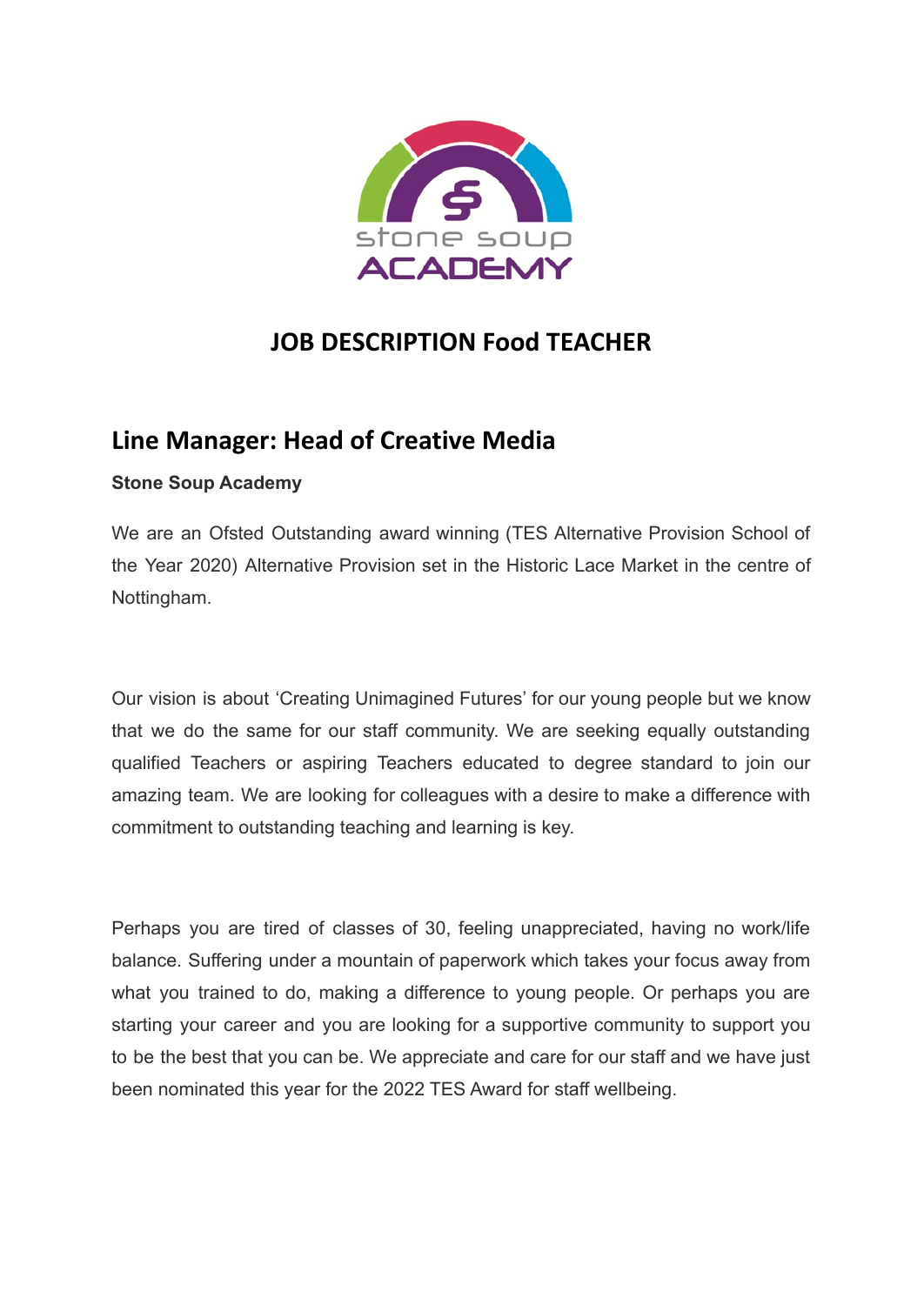Join us and we will change your life!

Our school supports up to 100 young people in KS3 and KS4, who for a variety of reasons mainstream education just didn't work for them. Now we are able to support them in small classes of up to 8 learners and with all the early intervention that they need to make a difference to their lives and their futures. We encourage personal growth and academic progress through unconditional positivity and through leading by example. It clearly works as 83% of our students achieved Maths and English GCSE and 100% went onto education, training and work last year, not bad for students who were all but written off in mainstream!

Stone Soup Academy has a great team of experienced staff, we have great facilities, great IT, you will have a brand new set of iMacs for September 2022. and we are in a great location with tram, train and bus links a stone's throw away.

If you have a great sense of humour, tons of resilience and a good heart then please get in contact, come and have a chat and let's put the world to rights.

#### **Job Purpose**

- 'Creating Unimagined Futures' for all students and the community of Stone Soup Academy.
- To ensure that all of our students who have opted for Food leave the academy with a qualification in Food.
- To ensure that high quality learning takes place to enable good and outstanding student progress through effective teaching
- To promote and deliver high quality extra-curricular learning
- To actively participate in activities in support of the aims of the Academy
- To be familiar with and follow all Academy policies in particular those related to safeguarding
- To promote the welfare of children

**Accountable for**: Learning, progress, outcomes, safety and welfare of students, both in classes taught and within a designated pastoral group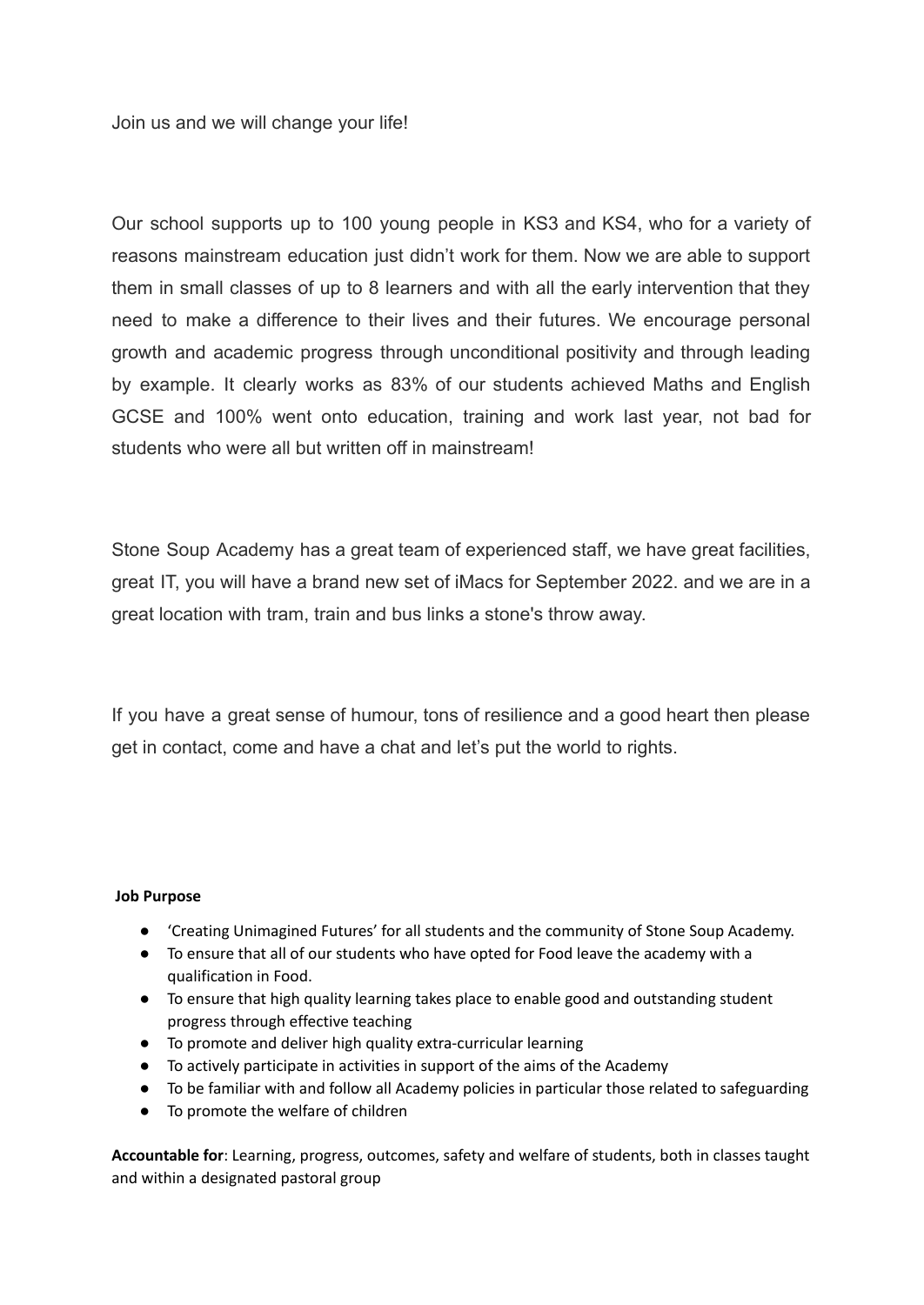- To ensure the delivery of high quality teaching and learning opportunities for the students of Stone Soup Academy
- To prepare and teach appropriate, engaging and challenging lessons
- To ensure that ICT is an integral part of the curriculum
- To contribute towards the production of schemes of work and programmes of study for each year group
- To keep abreast of current developments in the educational field to enable effective curriculum planning
- To assess students' work and report on progress as required
- To promote student progress and well-being with due regard for discipline and health and safety
- To monitor student progress throughout the subject
- To participate and contribute to appropriate meetings and staff development
- To take responsibility for the effective care and guidance of a tutor group
- **●** To effectively monitor the academic performance of students within a designated tutor group
- To work closely with parents/carers
- To promote the Academy within the community
- To demonstrate a keen interest in the life of the Academy
- To complete data tracking and reports for your area.
- To deliver whole school literacy and numeracy strategies within your subject area
- To report regularly to the SENCO on progress of students
- Any other duties as reasonable requested by the Principal

### **As a member of staff at Stone Soup Academy you are expected:**

- To work in accordance with, and in support of the Academy's vision and values
- To contribute to the Academy's ethos by setting a good example to colleagues and young people
- **●** To take part in performance management activities and reviews as required by the Academy's policy and use the process to develop your personal and professional effectiveness
- Any other duties as reasonable requested by the Principal

## **Person Specification**

- QUALIFICATIONS A graduate or equivalent Qualified Teacher Status preferably in DT (Food)
- EXPERIENCE Proven experience of successful delivery of Food Technology to exam level at KS4 and across the secondary age range.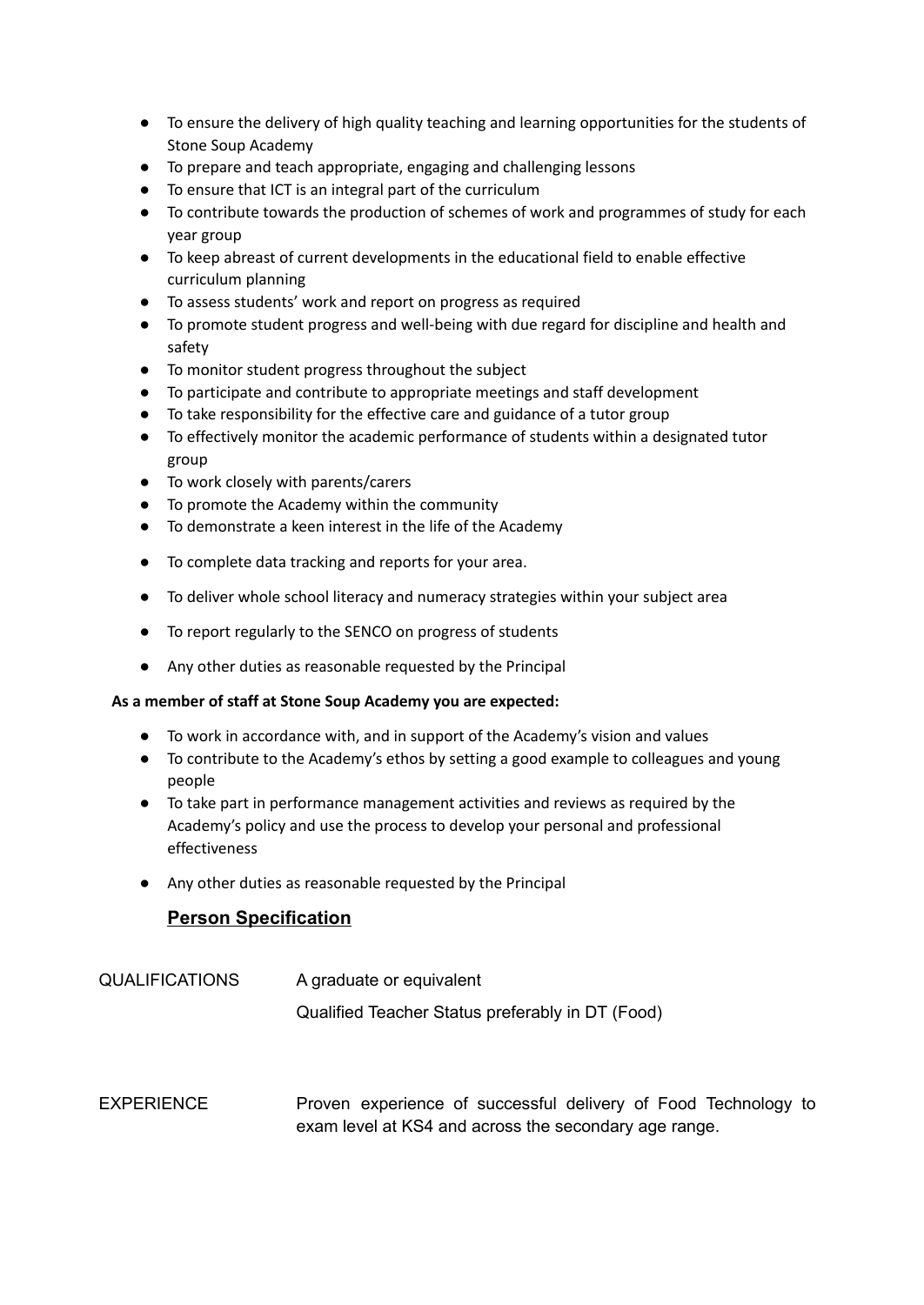PROFESSIONAL KNOWLEDGE AND **SKILLS** 

An understanding of the needs of, and barriers to learning for students in an alternative provision across the ability range.

A good knowledge of the strategies to support students in the classroom.

A teacher who can inspire and enthuse students and who uses a range of teaching and learning strategies for effective delivery.

An understanding of the criteria employed in determining student progress.

The ability to use ICT to enhance learning and aid teaching.

Ability to work under pressure

Ability to motivate and inspire students

Excellent classroom teacher.

Ability to adapt teaching to recognise new and emerging technologies

Excellent communication skills, written and oral.

Proven organisational abilities.

Evidence of positive impact upon the progress of students in a school environment preferable

Proven ability to plan and deliver successful and inspiring lessons in the relevant subject area

Proven track record of delivering excellent outcomes for students at all abilities

A commitment to extracurricular activities

Proven track record of exam success at KS4

PERSONAL **QUALITIES** 

Unrelenting positivity.

Resilient with a can do approach.

Reflective, willing and able to amend your approach.

Passion for making a difference to the lives of vulnerable students, and the ability to inspire others.

A genuine desire to provide the best education for students.

A commitment to the aims and ethos of the school.

Excellent time management and well organised.

Reliable and conscientious.